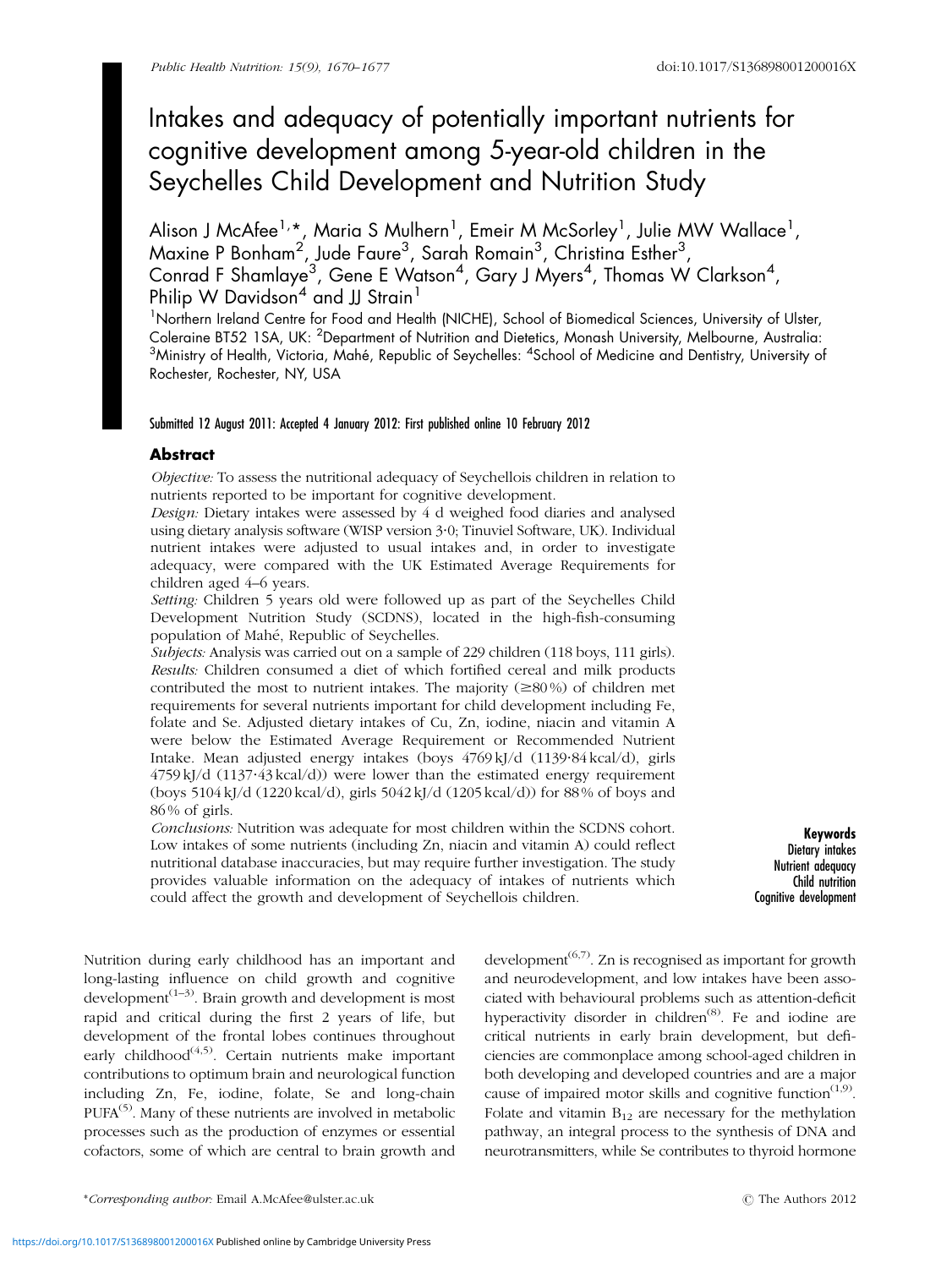synthesis and may affect mood<sup> $(1,6)$  $(1,6)$  $(1,6)$  $(1,6)$ </sup>. There is evidence that DHA ( $n-3$  PUFA) and arachidonic acid ( $n-6$  PUFA), longchain PUFA which are most important during fetal and infant development, can offer postnatal benefits to child performance and behaviour<sup>[\(10](#page-6-0)–[12](#page-6-0))</sup>.

A poor diet during childhood may be associated with low intakes of these nutrients and evidence from longitudinal studies suggests that dietary habits formed in childhood can often continue into later life<sup> $(13,14)$  $(13,14)$  $(13,14)$  $(13,14)$  $(13,14)$ </sup>, thus highlighting the importance of assessing childhood diet. Assessment of nutrient adequacy, which has been defined as intake of nutrients which either meets or exceeds the appropriate Dietary Reference Value (DRV) for that population without being excessive<sup> $(15)$  $(15)$ </sup>, is a useful tool in dietary surveys of children.

An additional interesting aspect of the relationship between nutrition and child development described by Strain *et al*.<sup>([16\)](#page-6-0)</sup> is the suggestion that nutrients in fish may ameliorate the potentially neurotoxic effects of methylmercury exposure. This issue is of special concern within high-fish-eating populations such as the Republic of Seychelles. For this reason, the Seychelles Child Development Nutrition Study (SCDNS) is investigating nutritional intakes and status of pregnant women and their children. The aim of the current study was to analyse dietary intakes and investigate adequacy of potentially important nutrients for cognitive development among 5-year-old Seychellois children.

## Experimental methods

#### Participants

The present study is a follow-up analysis of children born to mothers initially recruited for the SCDNS. In 2001, a total of 300 pregnant women were recruited within Mahé, the main island of the Republic of Seychelles. This cohort was considered representative of the Seychelles population owing to study design and recruitment, which have been described in detail previously $(17)$  $(17)$ . As part of that longitudinal study, offspring of the women were re-evaluated in 2006 when they were approximately 5 years old. There were complete dietary data for a total of 229 children who participated in the follow-up study. The study was reviewed and approved by the appropriate Research Subjects Review Boards of collaborating partners, the Ministry of Health of Seychelles and the University of Rochester.

#### Dietary assessment

Dietary intakes were assessed using two weighed 4 d food diaries, of which one was supplied to parents/ guardians and the other to teachers, who were requested to keep records of each child's food intake over four consecutive days (two weekdays and two weekend days) when at home and at school. Diet diaries were available in both English and Creole languages. Both parents/ guardians and teachers were supplied with Ravenscourt weighing scales to assist with recording portion weights of food and drinks consumed by the children, including information on amount, brand, recipe and preparation method used. When it was not possible to weigh meals received at school, researchers and trained nutritionists in the Seychelles assisted with calculating portion sizes of meals eaten by the children during school hours. Nutritionists in the Seychelles reviewed the diaries within one week of completion, with any errors and omissions being clarified with children and their families. Researchers also visited the family home/school frequently to monitor the weighing and recording of foods by respective parents/ guardians and teachers. Food and nutrient intakes were analysed using the nutrient database package WISP version 3?0 (Tinuviel Software, Warrington, UK), which contains data from the UK Nutrient Databank $^{(18)}$  $^{(18)}$  $^{(18)}$  and was previously supplemented with food composition and recipe data for foods typical to the Seychelles diet $(19)$  $(19)$ . In the present study, the WISP database was further augmented with food composition data of foods commonly consumed by Seychellois children. Owing to incomplete PUFA composition data for all fish species, it was not possible to analyse PUFA intakes accurately within the study.

Dietary data were coded into seventeen food groups and expressed as g/d: cereal & cereal products; milk & milk products; eggs; vegetables; fruit; sugars, preserves & snacks; white fish; fatty fish; crustaceans; molluscs; fish products & dishes; red meat; white meat; meat products & dishes; fats and oils; beverages; and other foods (which included the sum of herbs & spices, nuts & seeds, soups, sauces & miscellaneous foods). Fish were classified as being white (lean) or fatty based on knowledge of their total fat and fatty acid content<sup>[\(20](#page-7-0))</sup>. For five children, dietary records were available only for three of the four surveyed days; therefore all calculations for these children were modified according to the three recorded days. Children's heights and weights were measured according to standardised procedures by nutritionists, using calibrated equipment at the Child Development Centre in Seychelles, and BMI was calculated as [weight  $(kg)/[height (m)]<sup>2</sup>.$ 

# Assessing validity of energy intake

In order to assess the validity of reported energy intake (EIrep) in dietary surveys of children, it is important to use appropriate cut-offs for both age and sex in order to account for variability in growth and physical activity<sup>([21\)](#page-7-0)</sup>. In the present study, the method described by Black and  $Cole^{(22)}$  $Cole^{(22)}$  $Cole^{(22)}$  for evaluating energy intakes was employed. Energy expenditure (EE) was estimated using published sex- and age-specific equations which were developed using doubly labelled water data measured in children of a similar age $^{(23)}$  $^{(23)}$  $^{(23)}$ .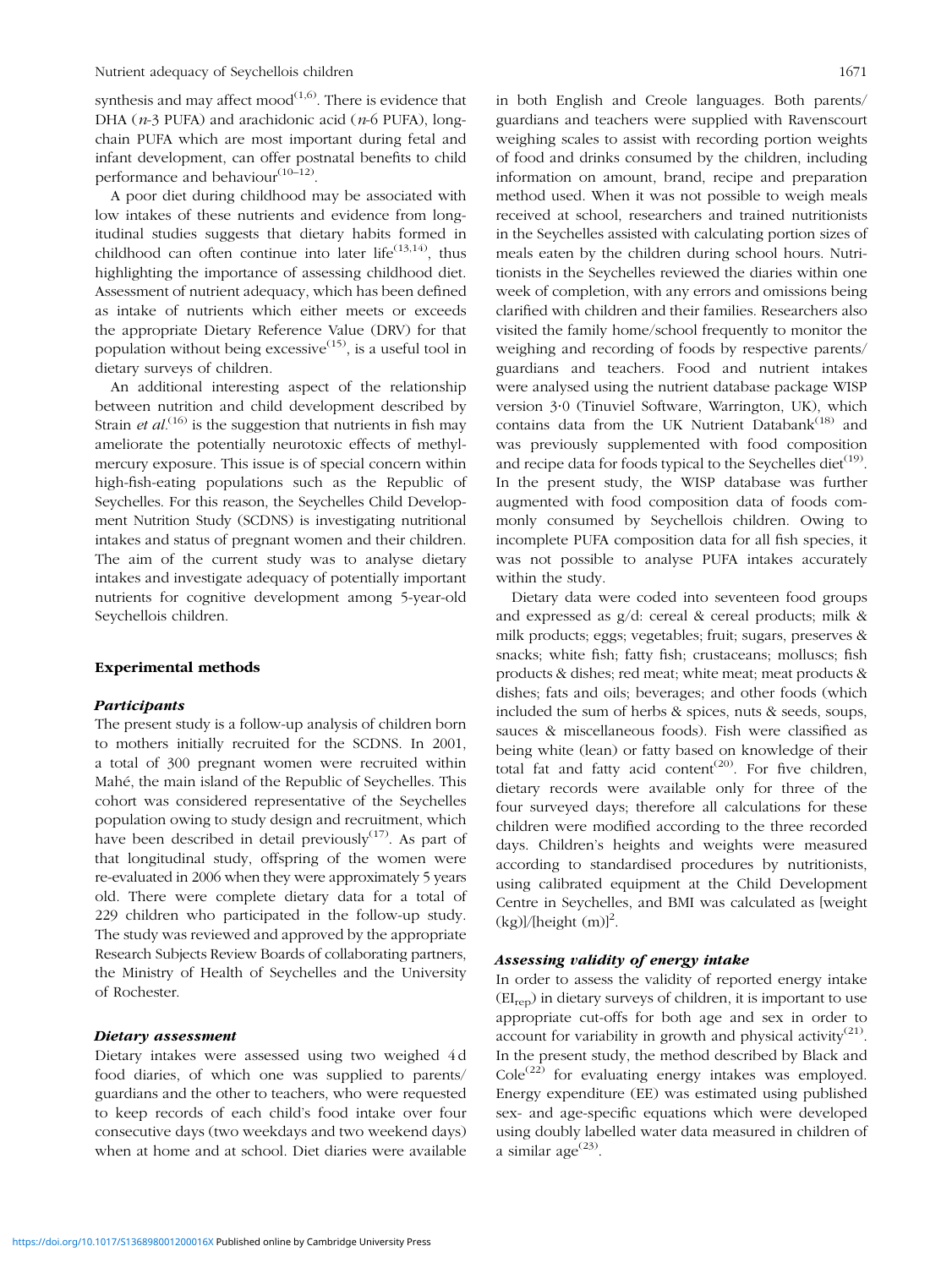A low active physical activity level  $(PAL = 1.4-1.6)$ was assumed for all children based on doubly labelled water data<sup> $(24)$  $(24)$ </sup>, which allowed a constant corresponding physical activity coefficient value of 1?16 to be used in these equations. The estimated energy requirement (EER) was calculated as the  $EE + 84 \text{ kJ/d}$  (20 kcal/d)<sup>([23](#page-7-0))</sup>. The validity of  $EI_{rep}$  was then assessed against EE by use of the EIrep:EE ratio and by obtaining a 95 % confidence limit for the agreement between these two measurements. In order to calculate the confidence limit, the within-subject CV for EIrep and EE were initially calculated and the mean value for both the CV of  $EI_{ren}$  (CV $_{EI}$ ) and the CV of EE (CV<sub>EE</sub>), taken as  $8.2\%$  for the present study<sup>([22\)](#page-7-0)</sup>, were used to calculate a combined CV  $(CV_C)$ :

$$
CV_C = \sqrt{(CV_{EE}^2 + CV_{EI}^2)/d}
$$

where  $d$  is the number of days of dietary assessment. The acceptable range, or confidence limit, for EIrep:EE was then calculated as:

$$
EI_{rep}: EE < mean \tEI_{rep}: EE + CV_{C}
$$
  

$$
EI_{rep}: EE > mean \tEI_{rep}: EE - CV_{C}
$$

Those children with a ratio below this limit were then classified as under-reporters, while normal reporters were classified as those children with an  $EI_{rep}$ : EE within the acceptable range.

# Assessment of nutritional adequacy

Nutritional adequacy was evaluated by applying a statistical equation to adjust the distribution of nutrient intakes reported from the 4 d assessment period, thus correcting for intra-individual variability which creates inaccuracies in dietary assessment<sup> $(25)$  $(25)$ </sup>. Adjusted nutrient intakes were then compared with the Estimated Average Requirement (EAR) according to UK DRV $^{(25,26)}$  $^{(25,26)}$  $^{(25,26)}$  for healthy children of the same sex and age. In the absence of specific nutritional guidelines existing for the Seychelles population, the UK DRV have been used and these DRV are considered to be appropriate guidelines for this population<sup> $(17)$  $(17)$ </sup>. The EAR is known as the best reference value with which to examine the prevalence of inadequate nutrient intakes within a group<sup> $(23)$  $(23)$ </sup>. This method has been described as the most accurate compared with alternative methods of assessing nutrient adequacy<sup> $(27)$  $(27)$ </sup>. In the case of Na, K, Cu, Se and iodine, the Recommended Nutrient Intake (RNI) has been used for comparison in the absence of an established EAR. The RNI, however, can only be used to estimate nutritional adequacy for intakes above, but not below, this level $(25)$ . Furthermore, the EAR cut-point method cannot be used to assess energy intakes, as this approach would break a statistical assumption of the method, namely that the nutrient intake is not related to requirement<sup> $(28)$  $(28)$  $(28)$ </sup>. Therefore we compared energy intakes against the group mean EER instead. Nutrient inadequacy was evaluated as the percentage of children with adjusted intakes below the EAR.

#### Statistical analysis

Statistical analyses were conducted using the SPSS for Windows statistical software package version 18.0 (SPSS) Inc., Chicago, IL, USA). Data for all variables were initially tested for normality prior to analysis and descriptive data were expressed as means and standard deviations or medians and 5th, 95th percentiles as appropriate. Nutrient intakes were adjusted using a method described by Beaton<sup> $(29)$ </sup>, where within- and between-individual variations in nutrient intakes were calculated before applying the equation:

Adjusted nutrient intake  $=$ 

- (Individual mean intake group mean intake)
- $\times$  [(SD individual/SD group) + group mean intake]

These intakes were then compared with the UK EAR for each nutrient by calculating the percentage of children with intakes below this level. Independent  $t$  tests and one-sample t tests were used to determine differences in intakes between boys and girls and between the group including and excluding under-reporters, respectively. In all instances, a two-tailed P value of  $\leq 0.05$  was considered statistically significant.

## Results

#### Participant characteristics

The group consisted of 118 boys and 111 girls. Their mean age was  $5.62$  (sp  $0.31$ ) years and their mean height and weight values  $(1.15 \text{ (sn } 0.05) \text{ m})$  and  $19.99 \text{ (sn } 3.79) \text{ kg})$ were above the 75th percentiles for height and weight according to the Seychelles growth curve data for children. The mean BMI of the boys  $(15.05 \text{ (sn } 1.97) \text{ kg/m}^2)$  and girls (15.02 (sp 2.08) kg/m<sup>2</sup>) was between the 50th and the 75th percentiles for BMI, placing them within the normal height for weight category for their age group. Using specific height and weight data for each child, the mean EE was estimated at 6121 (sp 586) kJ/d (1463 (SD 140) kcal/d). The mean EIrep and daily variance in energy intake were 4841 (sp 1364) kJ/d (1157 (sp 326) kcal/d) and 27?75 %, respectively, which gave a 95 % confidence limit of the agreement between EI<sub>rep</sub>:EE of 0?63–0?95. According to this cut-off, 21 % of children were classified as under-reporters  $(n 49)$  and 79% as normal reporters  $(n 180)$ .

#### Energy and nutrient intakes

[Table 1](#page-3-0) presents mean dietary intakes of energy and nutrients for the entire cohort  $(n 229)$  and separately for the group excluding under-reporters  $(n 180)$ . When mean nutrient intakes were compared between these groups, intakes of energy, protein, fat, K, Zn and thiamin were significantly higher  $(P < 0.05)$  in the group which excluded under-reporters. Under-reporting did not have an effect on intake of any other nutrient and there were no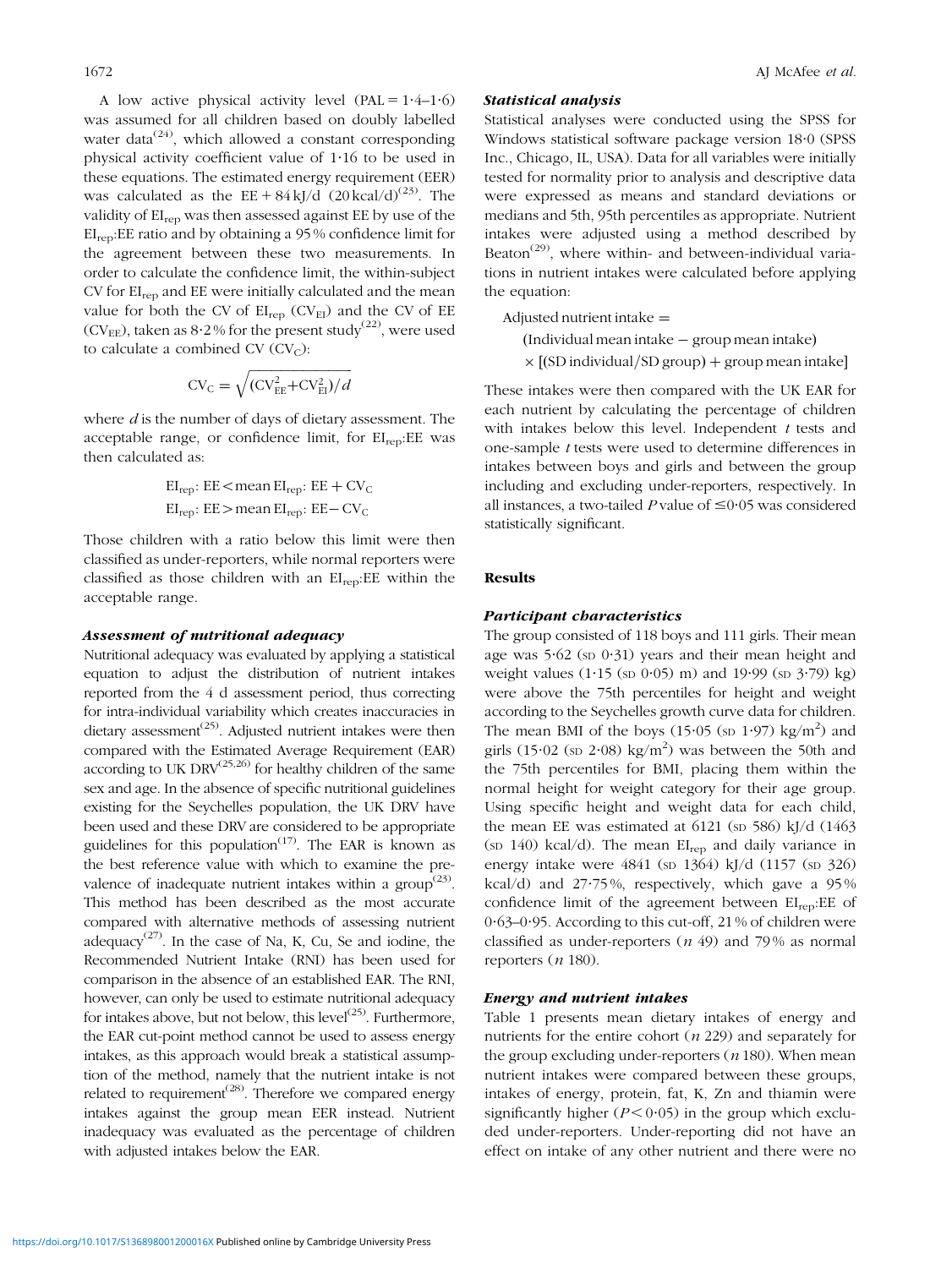<span id="page-3-0"></span>Table 1 Estimated daily intakes of energy and nutrients showing the effect of dietary under-reporting among 5-year-old Seychellois children, Seychelles Child Development Nutrition Study (SCDNS), 2006

|                               |          | Including under-reporters (n 229) |         | Excluding under-reporters (n 180) |       |
|-------------------------------|----------|-----------------------------------|---------|-----------------------------------|-------|
| <b>Nutrient</b>               | Mean     | SD                                | Mean    | SD                                | $P^*$ |
| Energy                        |          |                                   |         |                                   |       |
| kJ/d                          | 4839     | 1365                              | 5240    | 1224                              | 0.002 |
| kcal/d                        | 1156.54  | 326.32                            | 1252.35 | 292.59                            | 0.002 |
| Macronutrients                |          |                                   |         |                                   |       |
| Protein (g/d)                 | 39.37    | 11.71                             | 42.29   | 11.07                             | 0.004 |
| Fat $(\%E)$                   | 33.27    | 4.83                              | 33.58   | 4.91                              | 0.039 |
| Carbohydrate (%E)             | 52.06    | 5.32                              | 51.85   | 5.25                              | 0.218 |
| Fibre (g/d)                   | 4.38     | 1.96                              | 4.71    | 1.98                              | 0.622 |
| <b>Minerals</b>               |          |                                   |         |                                   |       |
| Na $(mg/d)$                   | 1535.53  | 1224.97                           | 1668.94 | 1342.06                           | 0.833 |
| $K$ (mg/d)                    | 1191.82  | 377.05                            | 1287.13 | 348.70                            | 0.001 |
| $Ca$ (mg/d)                   | 452.72   | 194.85                            | 493.50  | 193.23                            | 0.770 |
| $Mg$ (mg/d)                   | 113.25   | 37.76                             | 123.02  | 35.46                             | 0.058 |
| Fe $(mg/d)$                   | 6.41     | 2.57                              | 6.96    | 2.55                              | 0.930 |
| $Cu$ (mg/d)                   | 0.53     | 0.21                              | 0.57    | 0.20                              | 0.941 |
| $Zn$ (mg/d)                   | 4.31     | 1.42                              | 4.64    | 1.33                              | 0.044 |
| Se $(\mu g/d)$                | 33.59    | 13.19                             | 35.48   | 13.49                             | 0.503 |
| lodine $(\mu q/d)$            | 61.56    | 29.19                             | 66.19   | 29.52                             | 0.286 |
| <b>Vitamins</b>               |          |                                   |         |                                   |       |
| Vitamin A $(\mu g/d)$         | 222.71   | 148.31                            | 245.87  | 157.95                            | 0.323 |
| Thiamin (mg/d)                | 0.69     | 0.27                              | 0.76    | 0.26                              | 0.017 |
| Riboflavin (mg/d)             | 0.79     | 0.36                              | 0.86    | 0.36                              | 0.691 |
| Niacin (mg/d)                 | 8.46     | 3.21                              | 9.13    | 3.13                              | 0.180 |
| Vitamin $B_6$ (mg/d)          | 0.88     | 0.32                              | 0.96    | 0.31                              | 0.212 |
| Folate $(\mu q/d)$            | 135.14   | 59.52                             | 147.00  | 59.45                             | 0.870 |
| Vitamin $B_{12}$ ( $\mu$ g/d) | 2.04     | 0.85                              | 2.16    | 0.79                              | 0.274 |
| Vitamin C (mg/d)              | 66.86    | 37.34                             | 71.07   | 37.23                             | 0.452 |
| Vitamin D $(\mu g/d)$         | 2.14     | 1.17                              | 2.32    | 1.22                              | 0.676 |
| Vitamin E (mg/d)              | $6 - 80$ | 2.87                              | 7.39    | 2.86                              | 0.476 |

%E, percentage of total energy intake.

 $*P < 0.05$  indicates a significant difference in nutrient intakes between all children including under-reporters (n 229) and children excluding under-reporters ( $n$  180), as assessed by a one-sample  $t$  test.

significant differences in nutrient intakes between boys and girls. We therefore carried out the following analyses of nutrient adequacy on the entire cohort  $(n 229)$  in order to include as many valid dietary entries as possible and because the detected degree of under-reporting impacted only some nutrient intakes.

## Nutrient adequacy

[Table 2](#page-4-0) presents adjusted nutrient intakes for the entire cohort (*n* 229) and for boys (*n* 118) and girls (*n* 111) separately, showing the proportion with inadequate intakes below the UK EAR. Although only adult guideline intakes exist for total fat and carbohydrate (33 % and 47 % of daily energy) within the UK DRV, adjusted mean intakes of all children met these guidelines. Every child met recommended protein requirements, while  $\geq 86\%$ of children were deemed as having adequate intakes of many nutrients, namely K, Ca, Mg, Fe, Se, thiamin, riboflavin, folate and vitamins  $B_{12}$  and C. Adjusted mean energy intakes of boys (4769 (sp 524) kJ/d  $(1139.84)$ (SD 125?15) kcal/d)) and girls (4759 (SD 633) kJ/d (1137?43 (sp 151 $\cdot$ 41) kcal/d)) fell below the EER by 439 and 423 kJ/d (105 and 101 kcal/d), respectively. Compared with the EAR,  $\geq$ 92% of children were found to have inadequate intakes of Zn, vitamin A and niacin and a further 30 % of boys and 23% of girls, respectively, had vitamin  $B_6$ intakes below the EAR. A large proportion of children  $(\geq 86\%)$  were found to have intakes below the RNI for Cu and iodine. The RNI for vitamin D among this age group is set at zero, as it is expected that children's requirements will be met through exposure to sunlight $(30)$ . Adequacy of vitamin E intakes was also not assessed in this age group given that there exists only a safe intake level for vitamin E for infants in the  $UK^{(26)}$  $UK^{(26)}$  $UK^{(26)}$ . There were no significant differences in the number of children with inadequate intakes between boys and girls; however, adjusted mean intakes of vitamin E were significantly greater in girls than boys ( $P = 0.05$ ).

# Consumption of food groups and contribution to nutrient intakes

[Table 3](#page-5-0) shows the children's reported daily intake of food groups and the contribution of food groups to energy, protein and nutrients which are potentially important for cognitive development. Children consumed most food groups, with cereal products, milk products and fruit being the major food groups in the diet for all consumers. These food groups were consumed by children in daily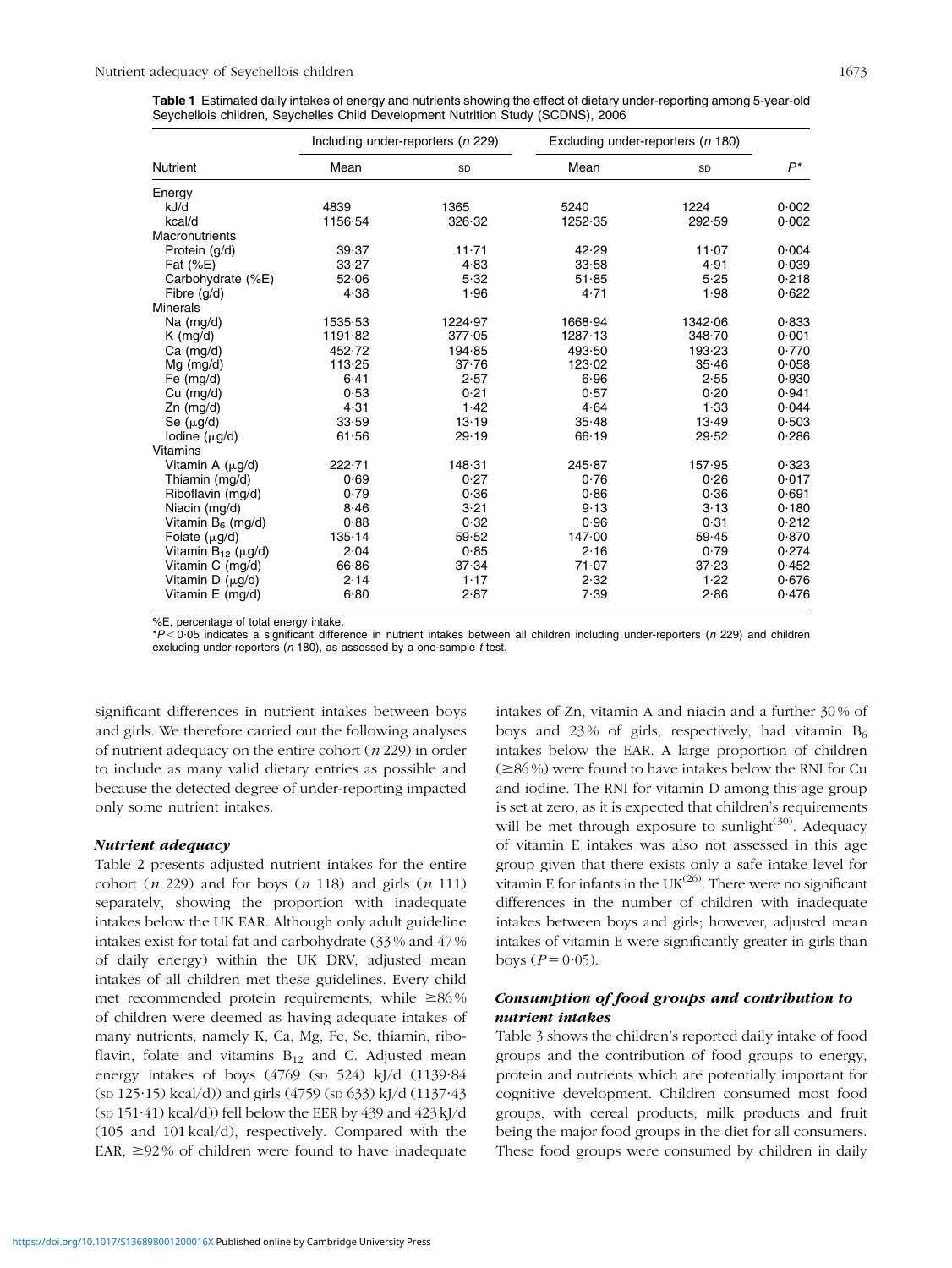<span id="page-4-0"></span>

| Table 2 Adjusted energy and nutrient intakes compared with the UK EAR as a cut-off point for assessing nutrient adequacy among 5-year-old |  |
|-------------------------------------------------------------------------------------------------------------------------------------------|--|
| Seychellois children, Seychelles Child Development Nutrition Study (SCDNS), 2006                                                          |  |

|                                                 | All (n 229) |        | Boys (n 118) |        | Girls (n 111)     |           |                                  |                | % with intakes below the EAR |
|-------------------------------------------------|-------------|--------|--------------|--------|-------------------|-----------|----------------------------------|----------------|------------------------------|
| <b>Nutrient</b>                                 | Mean        | SD     | Mean         | SD     | Mean              | <b>SD</b> | UK EAR*                          | Boys (n 118)   | Girls (n 111)                |
| Energy                                          |             |        |              |        |                   |           |                                  |                |                              |
| kJ/d                                            | 4764        | 578    | 4769         | 524    | 4759              | 633       | Boys: 5104<br>Girls: 5042        | 88             | 86                           |
| kcal/d                                          | 1138.67     | 138.19 | 1139.84      | 125.15 | 1137.43           | 151.41    | <b>Boys: 1220</b><br>Girls: 1205 | 88             | 86                           |
| Macronutrients                                  |             |        |              |        |                   |           |                                  |                |                              |
| Protein (g/d)                                   | 39.52       | 4.53   | 39.57        | 5.06   | 39.48             | 3.90      | 14.80                            | 0              | 0                            |
| Fat $(\%E)$ <sup>+</sup>                        | 33.47       | 2.38   | 33.18        | 1.48   | 33.77             | 3.03      | 33.00                            |                |                              |
| Carbohydrate (%E)+                              | 51.98       | 2.16   | 52.17        | 1.81   | 51.77             | 2.46      | 47.00                            |                |                              |
| Fibre $(g/d)$ t                                 | 4.28        | 1.02   | 4.33         | 1.05   | 4.22              | 0.97      | 18.00                            |                |                              |
| <b>Minerals</b>                                 |             |        |              |        |                   |           |                                  |                |                              |
| Na $(mq/d)$ ‡                                   | 1365.28     | 949.19 | 1351.89      | 524.58 | 1379.52           | 1254.75   | 700.00                           | 8              | 10                           |
| $K$ (mg/d) $\ddagger$                           | 1186.85     | 145.23 | 1185.53      | 139.14 | 1188.25           | 152.06    | 1100.00                          | 14             | 12                           |
| $Ca$ (mg/d)                                     | 437.69      | 117.18 | 432.38       | 139.97 | 443.25            | 86.93     | 350.00                           | 9              | 13                           |
| $Mg$ (mg/d)                                     | 108.94      | 27.73  | 108.66       | 32.31  | 109.24            | 21.99     | 90.00                            | 9              | 12                           |
| Fe $(mq/d)$                                     | 6.26        | 1.61   | 6.18         | 1.99   | 6.34              | 1.06      | 4.70                             | 8              | 6                            |
| Cu $(mg/d)\ddagger$                             | 0.51        | 0.14   | 0.51         | 0.13   | 0.51              | 0.15      | 0.60                             | 88             | 86                           |
| $Zn$ (mg/d)                                     | 4.31        | 0.57   | 4.33         | 0.69   | 4.29              | 0.41      | 5.00                             | 92             | 96                           |
| Se $(\mu q/d)$ <sup><math>\ddagger</math></sup> | 33.50       | 6.93   | 33.27        | 7.83   | 33.75             | 5.85      | 20.00                            | $\overline{2}$ | 4                            |
| lodine $(\mu g/d)\ddagger$                      | 59.38       | 19.48  | 59.41        | 23.40  | 59.35             | 14.28     | 100.00                           | 98             | 100                          |
| Vitamins                                        |             |        |              |        |                   |           |                                  |                |                              |
| Vitamin A $(\mu g/d)$ §                         | 211.05      | 105.55 | 217.55       | 99.99  | 204.15            | 111.18    | 300.00                           | 94             | 95                           |
| Thiamin (mg/d)                                  | 0.69        | 0.11   | 0.69         | 0.12   | 0.69              | 0.10      | 0.30                             | 1              | 1                            |
| Riboflavin (mg/d)                               | 0.74        | 0.59   | 0.72         | 0.82   | 0.76              | 0.18      | 0.60                             | 11             | 11                           |
| Niacin (mg/d)                                   | 8.39        | 1.48   | 8.48         | 1.29   | 8.29              | 1.64      | 11.00                            | 97             | 96                           |
| Vitamin B <sub>6</sub> (mg/d)                   | 0.86        | 0.17   | 0.85         | 0.18   | 0.87              | 0.15      | 0.90                             | 30             | 23                           |
| Folate $(\mu q/d)$                              | 131.93      | 34.55  | 132.61       | 3.85   | 131.21            | 35.42     | 100.00                           | 9              | 9                            |
| Vitamin $B_{12}$ ( $\mu$ g/d)                   | 2.04        | 0.43   | 2.08         | 0.49   | 1.99              | 0.37      | 0.80                             | $\overline{c}$ | $\mathbf{1}$                 |
| Vitamin C (mg/d)                                | 54.98       | 95.10  | 49.65        | 127.54 | 60.65             | 37.17     | 30.00                            | 11             | 8                            |
| Vitamin D (µg/d)                                | 2.09        | 0.67   | 2.14         | 0.74   | 2.05              | 0.59      | 0.00                             |                |                              |
| Vitamin E (mg/d)                                | 6.86        | 1.21   | $6.71^{a}$   | 1.32   | 7.03 <sup>b</sup> | 1.07      | -                                |                |                              |

EAR, Estimated Average Requirement; %E, percentage of total energy intake.<br><sup>a.b</sup>Mean values within a row with unlike superscript letters were significantly different between boys and girls, as assessed by independent-sampl  $(P = 0.05)$ .

\*For energy, the estimated energy requirement (EER) is given based on the children's sex, age, height, weight and activity level.

-Population guide for adults only. - - UK Recommended Nutrient Intake in the absence of an EAR.

yAs retinol equivalents. JAs niacin equivalents.

median (5th, 95th percentile) quantities of  $56.25$  (33.97, 98.74), 60.83 (0, 151.00) and 70.58 (0, 198.67) g/d, respectively. All children consumed vegetables, with a daily median (5th, 95th percentile) amount of  $23.19(9.42,$  $76.28$ ) g/d. Noticeably, fatty fish and white meat, of which chicken was the major component, were consumed in similar quantities (median (5th, 95th percentile):  $26.00$  $(0, 77.00)$  and  $33.50$   $(0, 120.75)$  g/d) by a similar proportion of children (74 % and 78 %) and provided similar amounts of protein (8% and 9%), respectively. Cereal products and milk products contributed the largest amounts of energy, protein and nutrients to the diet, and the most commonly consumed cereal and milk products were white rice and cheddar cheese. These two food groups combined provided over 50 % of Fe, Cu, Zn, iodine and folate intakes. Vegetables also provided at least 10 % of Fe, Cu, vitamin  $B_6$  and folate intakes. The median daily fatty fish consumption of  $26.00 \frac{g}{d}$  provided 14% of Se intake and 10% of vitamin  $B_{12}$  intake.

# Discussion

The present study is the first report of dietary intakes of young children living in the Republic of Seychelles and shows that the diet of 5-year-old children within the SCDNS provides adequate amounts of Ca, Mg, Fe, Se, folate and vitamin  $B_{12}$ . These nutrients are recognised as important for growth and development in children $(1,31,32)$  $(1,31,32)$  $(1,31,32)$  $(1,31,32)$ and suggest that this group of children in Seychelles, unlike those in many other countries<sup>([33](#page-7-0)–[35\)](#page-7-0)</sup>, are not at risk of impaired cognitive development caused by Fe-deficiency anaemia. Furthermore, their diet provides sufficient intakes of folate and vitamin  $B_{12}$ , which are necessary to maintain neurological integrity([5\)](#page-6-0). An adequate Se intake may also have benefits for child development based on evidence that it can protect against possible neurotoxic effects of methylmercury to which all fish-eating populations are exposed $(36)$ . Given the children's frequent consumption of cereal products and milk products, fruits, vegetables and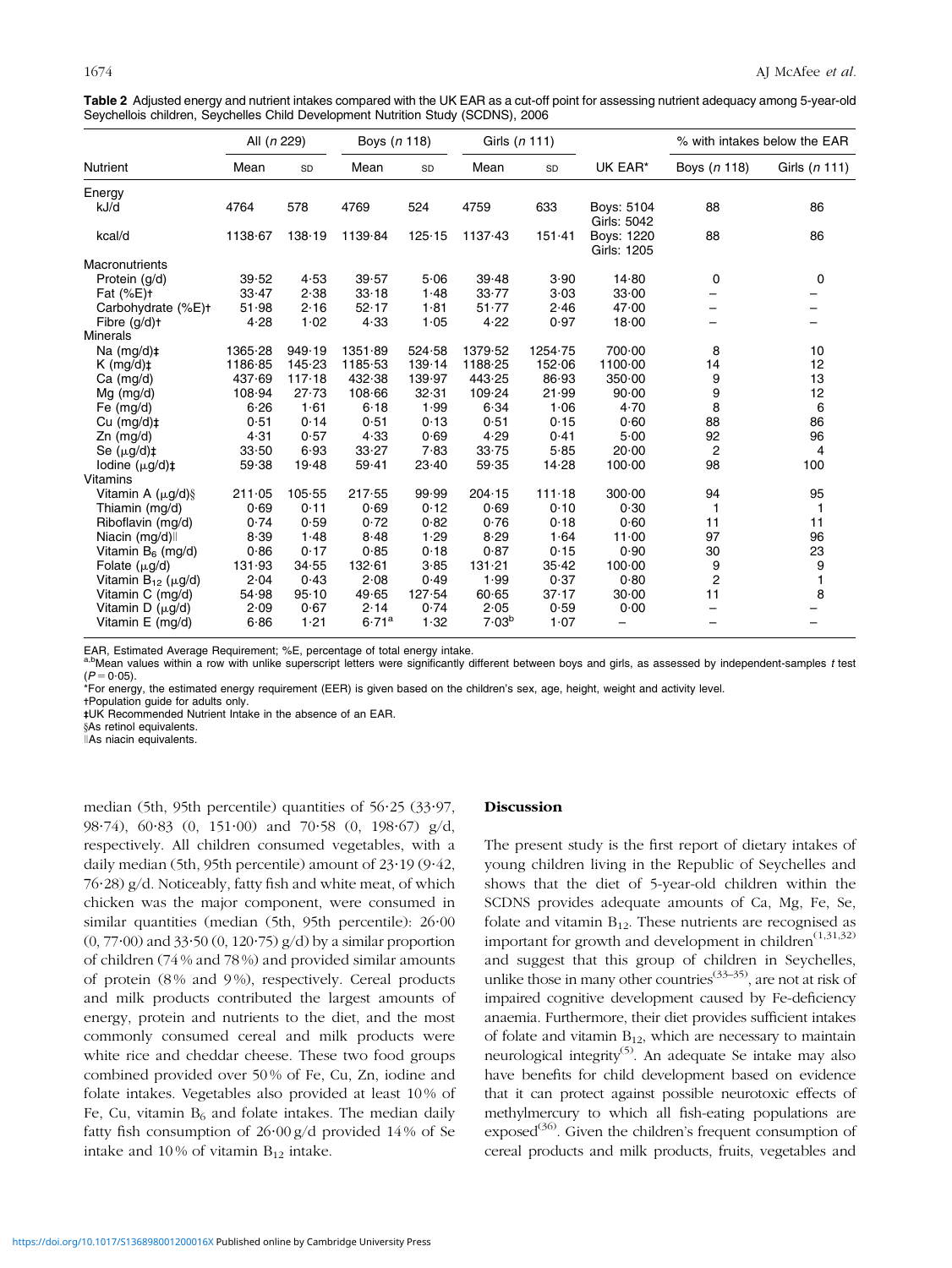<span id="page-5-0"></span>

|                            |                | Intake of | all consumers (g/d)                                                             |        |                                                  |                                            |    | % contribution to the intake of |                                                                                                                     |        |                                                                                                                                                                                                    |                         |
|----------------------------|----------------|-----------|---------------------------------------------------------------------------------|--------|--------------------------------------------------|--------------------------------------------|----|---------------------------------|---------------------------------------------------------------------------------------------------------------------|--------|----------------------------------------------------------------------------------------------------------------------------------------------------------------------------------------------------|-------------------------|
|                            | % of consumers | Median    | P95<br>Б,<br>Д                                                                  | Energy | Protein                                          | டீ                                         | ටි | ń                               | 9S                                                                                                                  | lodine | Jitamin B <sub>6</sub>                                                                                                                                                                             | Folate                  |
| Cereal products            | <u>ខ</u>       | 56.25     |                                                                                 |        |                                                  |                                            |    |                                 |                                                                                                                     |        |                                                                                                                                                                                                    |                         |
| dilk products              |                | 60.83     | )<br>၈. ၁ ၁ ၁ ၁ ၂ ၁ ၂ ၁ ၁ ၁ ၁ ၁ ၁ ၁ ၁ ၁ ၁<br>၈. ၁ ၁ ၁ ၁ ၁ ၁ ၁ ၁ ၁ ၁ ၁ ၁ ၁ ၁ ၁ ၁ |        | ないするかんけいりょうかいかいでんぽうじゅつきかいじゅうしょうしょうしょうしょうしょうしょうかい | なけいのあるにものからでのののでないからです。<br>おけいのではっかいかいのかのの |    |                                 | 4 p p 4 - o g 4 0 0 0 4 4 4 0 - 0<br>4 0 - 0 - 9 0 - - 0 - 0 0 0 0 - 0 - 0 -<br>4 0 4 0 0 0 0 0 0 0 0 0 0 0 7 0 0 0 |        | 80 . C 80 . S 80 . S 80 . S 80 . S 80 . S 80 . S 80 . S 80 . S 80 . S 80 . S 80 .<br>80 . S 80 . S 80 . S 80 . S 80 . S 80 . S 80 . S 80 . S 80 . S 80 . S 80 . S 80 . S 80 . S 80 . S 80 . S 80 . | ooooooooooooooooooooooo |
| $-99s$                     |                |           |                                                                                 |        |                                                  |                                            |    |                                 |                                                                                                                     |        |                                                                                                                                                                                                    |                         |
| egetables                  | $\overline{8}$ |           |                                                                                 |        |                                                  |                                            |    |                                 |                                                                                                                     |        |                                                                                                                                                                                                    |                         |
|                            |                |           |                                                                                 |        |                                                  |                                            |    |                                 |                                                                                                                     |        |                                                                                                                                                                                                    |                         |
| Sugars, preserves & snacks |                |           |                                                                                 |        |                                                  |                                            |    |                                 |                                                                                                                     |        |                                                                                                                                                                                                    |                         |
| Vhite fish                 |                |           |                                                                                 |        |                                                  |                                            |    |                                 |                                                                                                                     |        |                                                                                                                                                                                                    |                         |
| Fatty fish                 |                |           |                                                                                 |        |                                                  |                                            |    |                                 |                                                                                                                     |        |                                                                                                                                                                                                    |                         |
| custaceans                 |                |           |                                                                                 |        |                                                  |                                            |    |                                 |                                                                                                                     |        |                                                                                                                                                                                                    |                         |
| <b>Molluscs</b>            |                |           |                                                                                 |        |                                                  |                                            |    |                                 |                                                                                                                     |        |                                                                                                                                                                                                    |                         |
| Fish products & dishes     | ఞ              |           |                                                                                 |        |                                                  |                                            |    |                                 |                                                                                                                     |        |                                                                                                                                                                                                    |                         |
| Red meat                   | 83             | 15.75     |                                                                                 |        |                                                  |                                            |    |                                 |                                                                                                                     |        |                                                                                                                                                                                                    |                         |
| White meat                 |                | 33-50     |                                                                                 |        |                                                  |                                            |    |                                 |                                                                                                                     |        |                                                                                                                                                                                                    |                         |
| Meat products & dishes     | 8              | 24.50     |                                                                                 |        |                                                  |                                            |    |                                 |                                                                                                                     |        |                                                                                                                                                                                                    |                         |
| Fats & oils                | 8              | 4.65      |                                                                                 |        |                                                  |                                            |    |                                 |                                                                                                                     |        |                                                                                                                                                                                                    |                         |
| Beverages                  | 을              | 125.36    | 15.66                                                                           |        |                                                  |                                            |    |                                 |                                                                                                                     |        |                                                                                                                                                                                                    |                         |
| Other foods*               |                | 128.77    |                                                                                 |        |                                                  |                                            |    |                                 |                                                                                                                     |        |                                                                                                                                                                                                    |                         |

P5, 5th percentile; P95, 95th percentile.<br>\*Includes soups, sauces & miscellaneous, nuts & seeds, herbs & spices, custom foods. \*Includes soups, sauces & miscellaneous, nuts & seeds, herbs & spices, custom foods. P5, 5th percentile; P95, 95th percentile.

fish, one might expect these children to meet the EAR for this range of micronutrients. Cereal products, including rice and fortified breakfast cereals, were the largest contributors to intakes of Fe, Se and folate in this cohort, as has been reported in other populations<sup> $(37,38)$  $(37,38)$ </sup>. Milk products were the second largest contributing food group to nutrients, not surprisingly as milk imported to Seychelles is powdered and fortified with these micronutrients.

Reported energy intakes among  $\geq 86\%$  of boys and girls in this cohort were approximately 418kJ/d (100kcal/d) below the mean EER, suggesting that children were not eating enough to meet their energy requirements. These intakes are lower than energy intakes reported for children of a similar age living in European countries and the developing country of Papua New Guinea<sup> $(35,39)$  $(35,39)$ </sup>. Bovet *et al.*<sup>[\(40](#page-7-0))</sup> previously reported that underweight was common among Seychellois children, with approximately 20 % of boys and girls attending public schools being classed as grade 1 thinness according to international standards<sup> $(41)$ </sup>. Despite an overall rise in the prevalence of obesity and overweight in Seychelles<sup> $(42)$  $(42)$ </sup>, it is possible that underweight and associated low energy intakes are still an issue among young children. Subsequent follow-up of these children would be required to determine whether the low energy intakes reported by the present study compromise children's growth.

While many nutrients were found to be consumed in adequate amounts, at least 80 % of children had suboptimal intakes of Zn, vitamin A and niacin, and a further 23 % of girls and 30 % of boys were not meeting recommended intakes of vitamin B<sub>6</sub>. Deficiency of vitamin A can affect visual development and growth<sup> $(43)$  $(43)$ </sup>, deficiency of niacin can affect psychological functions<sup>[\(32\)](#page-7-0)</sup> and deficiency of Zn is associated with poor attention span and impaired motor development<sup> $(44)$  $(44)$ </sup>. For a large proportion of children reported Cu and iodine intakes were also below the RNI; however, in the absence of an EAR these low intakes cannot be interpreted as inadequacies<sup> $(25)$  $(25)$ </sup>, but neither should they be disregarded based on the essential role of iodine in neurodevelopment<sup>([9](#page-6-0))</sup>. While it is likely that the low energy intakes detected in this cohort could account for these low nutrient intakes, it is also possible that the UK DRV are not appropriate standards with which to compare dietary intakes of Seychellois children. It was particularly unexpected that Seychellois children would have low intakes of the above nutrients in view of their average fish consumption of  $42 \frac{g}{d}$ ; an intake which is notably higher than the UK total fish intake of  $20 g/d$  among 4–10-year-olds<sup>[\(38,45\)](#page-7-0)</sup>. Fish is rich in many nutrients including iodine, Zn, Cu, vitamin A and  $n-3$  long-chain PUFA<sup>[\(46](#page-7-0))</sup>. However, the intakes of several nutrients in the present study could have been underestimated as a result of incomplete nutrient composition data in the current nutritional database for all fish species consumed in Seychelles<sup> $(17)$  $(17)$  $(17)$ </sup>. Indeed, for this same reason, it was not possible to investigate long-chain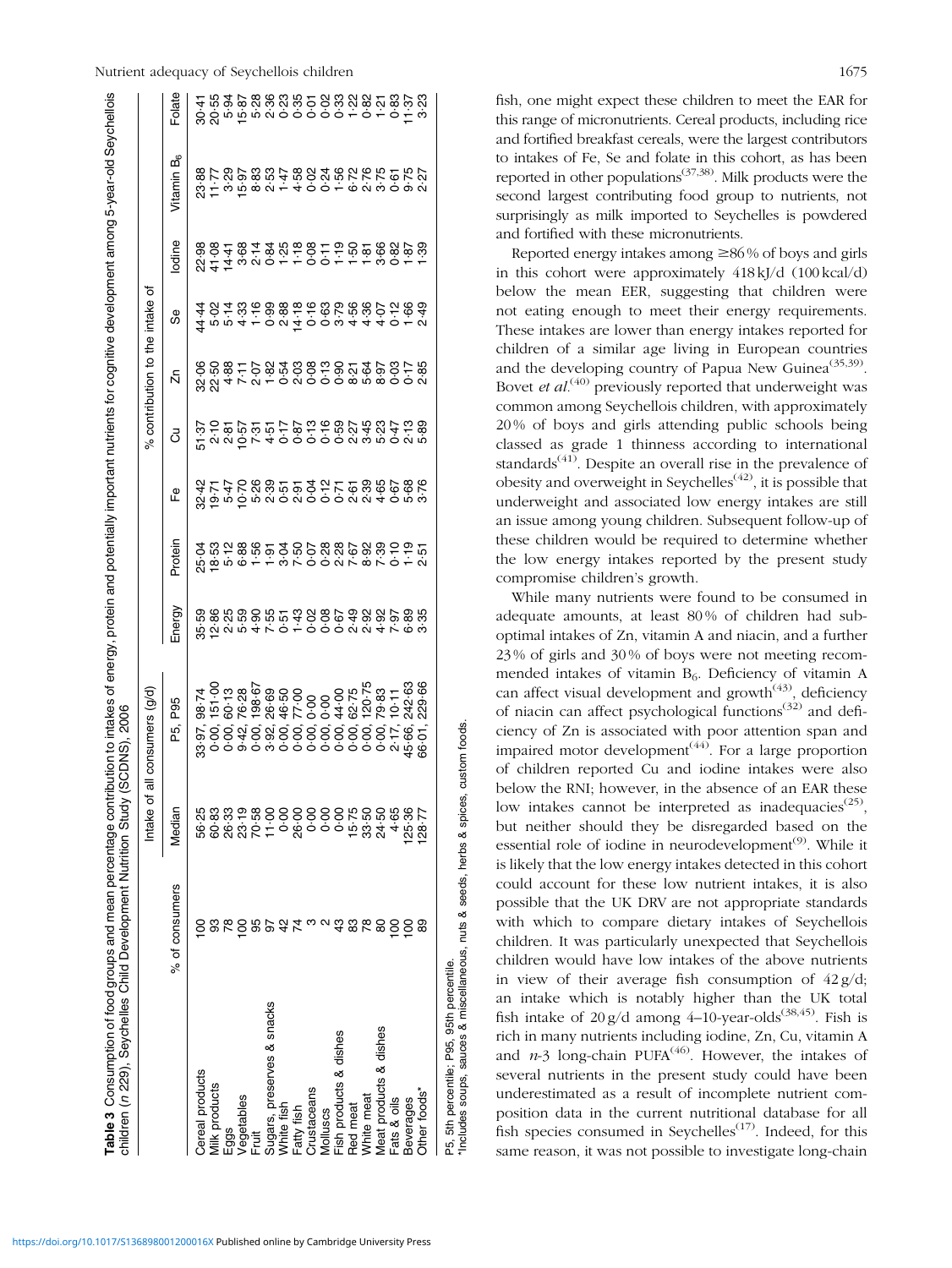<span id="page-6-0"></span>PUFA intakes in the current study. This possible underestimation should also be taken into consideration when interpreting the low intakes of some nutrients found in the present study.

Several steps were taken in our study to reduce the limitations which can be associated with dietary assessment in children $(47)$  $(47)$  and to strengthen the validity of the data presented, including the use of weighing scales to measure portion size and the statistical techniques used to detect dietary under-reporting and to remove intraindividual variability in nutrient intake. However, it was not possible to weigh all school meals consumed and although portion sizes for children were calculated and used in this instance, this approach may have impacted or affected the accuracy of dietary values obtained. The lack of specific DRV for the Seychelles may also be considered a potential limitation of the present study. As this cohort continues to be longitudinally assessed within the SCDNS, it would be of interest for future research to assess if these patterns of nutrient intake persist as children age and whether they are related to cognitive measures in these children.

Overall, the results of the present study indicate that this group of 5-year-old children in the Seychelles has adequate intakes of many nutrients deemed to be important for growth and cognitive development (protein, Ca, Mg, Fe, Se and B vitamins). Intakes of energy, Zn, vitamin A and niacin were found to be below this age group's requirements, but this may possibly reflect inaccuracies in our nutritional database. These findings on nutrient intakes of this group of children within the SCDNS should be valuable from a public health perspective with regard to implementing nutritional guidelines for children in the Seychelles population.

# Acknowledgements

This study was supported by the US National Institute of Environmental Health Sciences, National Institutes of Health (grants 5-R01-ES010219, R01-ES015578 and 2-T32-ES007271); the European Union (contract EU FP6- 2004-FOOD-3-A PHIME, Public Health Impact of longterm, low-level Mixed Element Exposure in susceptible population strata); and by the Government of Seychelles. There are no conflicts of interest. A.J.M. prepared the manuscript and analysed the dietary data. M.S.M. and M.P.B contributed to the dietary analysis. M.P.B., E.M.M., C.E., S.R. and J.F. collected and reviewed dietary data in the Seychelles. T.W.C., G.J.M., P.W.D., C.F.S., J.M.W.W. and J.J.S. were responsible for the study design. All authors read the manuscript and contributed to its finalisation. The authors thank Juliette Henderson and nurses at the Ministry of Health for all their work with the participants in the Seychelles, and also acknowledge the participation of all study participants involved.

#### References

- 1. Benton D (2010) The influence of dietary status on the cognitive performance of children. Mol Nutr Food Res 54, 457–470.
- 2. Feinstein L, Sabates R, Sorhaindo A et al. (2008) Dietary patterns related to attainment in school: the importance of early eating patterns. *J Epidemiol Community Health* 62, 734–739.
- 3. Northstone K & Emmett PM (2008) Are dietary patterns stable throughout early and mid-childhood? A birth cohort study. *Br J Nutr* **100**, 1069–1076.
- 4. Myers GJ, Thurston SW, Pearson AT et al. (2009) Postnatal exposure to methyl mercury from fish consumption: a review and new data from the Seychelles Child Development Study. Neurotoxicology 30, 338–349.
- 5. Bryan J, Osendarp S, Hughes D et al. (2004) Nutrients for cognitive development in school-aged children. Nutr Rev 62, 295–306.
- 6. Bourre JM (2006) Effects of nutrients (in food) on the structure and function of the nervous system: update on dietary requirements for brain. Part 2: macronutrients. J Nutr Health Aging 10, 386–399.
- 7. Benton D (2001) Micro-nutrient supplementation and the intelligence of children. Neurosci Biobehav Rev 25, 297–309.
- 8. DiGirolamo AM, Ramirez-Zea M, Wang M et al. (2010) Randomized trial of the effect of zinc supplementation on the mental health of school-age children in Guatemala. Am J Clin Nutr 92, 1241–1250.
- 9. Melse-Boonstra A & Jaiswal N (2010) Iodine deficiency in pregnancy, infancy and childhood and its consequences for brain development. Best Pract Res Clin Endocrinol Metab 24, 29–38.
- 10. Ryan AS, Astwood JD, Gautier S et al. (2010) Effects of long-chain polyunsaturated fatty acid supplementation on neurodevelopment in childhood: a review of human studies. Prostaglandins Leukot Essent Fatty Acids 82, 305–314.
- 11. Zhang J, Hebert JR & Muldoon MF (2005) Dietary fat intake is associated with psychosocial and cognitive functioning of school-aged children in the United States. J Nutr 135, 1967–1973.
- 12. McNamara RK, Able J, Jandacek R et al. (2010) Docosahexaenoic acid supplementation increases prefrontal cortex activation during sustained attention in healthy boys: a placebo-controlled, dose-ranging, functional magnetic resonance imaging study. Am J Clin Nutr 91, 1060-1067.
- 13. Mikkila V, Rasanen L, Raitakari OT et al. (2005) Consistent dietary patterns identified from childhood to adulthood: the cardiovascular risk in Young Finns Study. Br J Nutr 93, 923–931.
- 14. Mikkila V, Rasanen L, Raitakari OT et al. (2004) Longitudinal changes in diet from childhood into adulthood with respect to risk of cardiovascular diseases: The Cardiovascular Risk in Young Finns Study. Eur J Clin Nutr 58, 1038-1045.
- 15. National Research Council (1986) Nutrient Adequacy. Assessment Using Food Composition Surveys. Washington, DC: National Academy Press.
- 16. Strain JJ, Bonham MP, Duffy EM et al. (2004) Nutrition and neurodevelopment: the search for candidate nutrients in the Seychelles Child Development Nutrition Study. Seychelles Med Dent J  $7, 77-83$ .
- 17. Bonham MP, Duffy EM, Robson PJ et al. (2009) Contribution of fish to intakes of micronutrients important for fetal development: a dietary survey of pregnant women in the Republic of Seychelles. Public Health Nutr 12, 1312–1320.
- 18. Food Standards Agency (2002) McCance and Widdowson's The Composition of Foods, 6th revised ed. [S Church, editor]. Cambridge: Royal Society of Chemistry.
- Robson PJ, Bonham MP, Duffy EM et al. (2004) Development and implementation of a method to assess food and